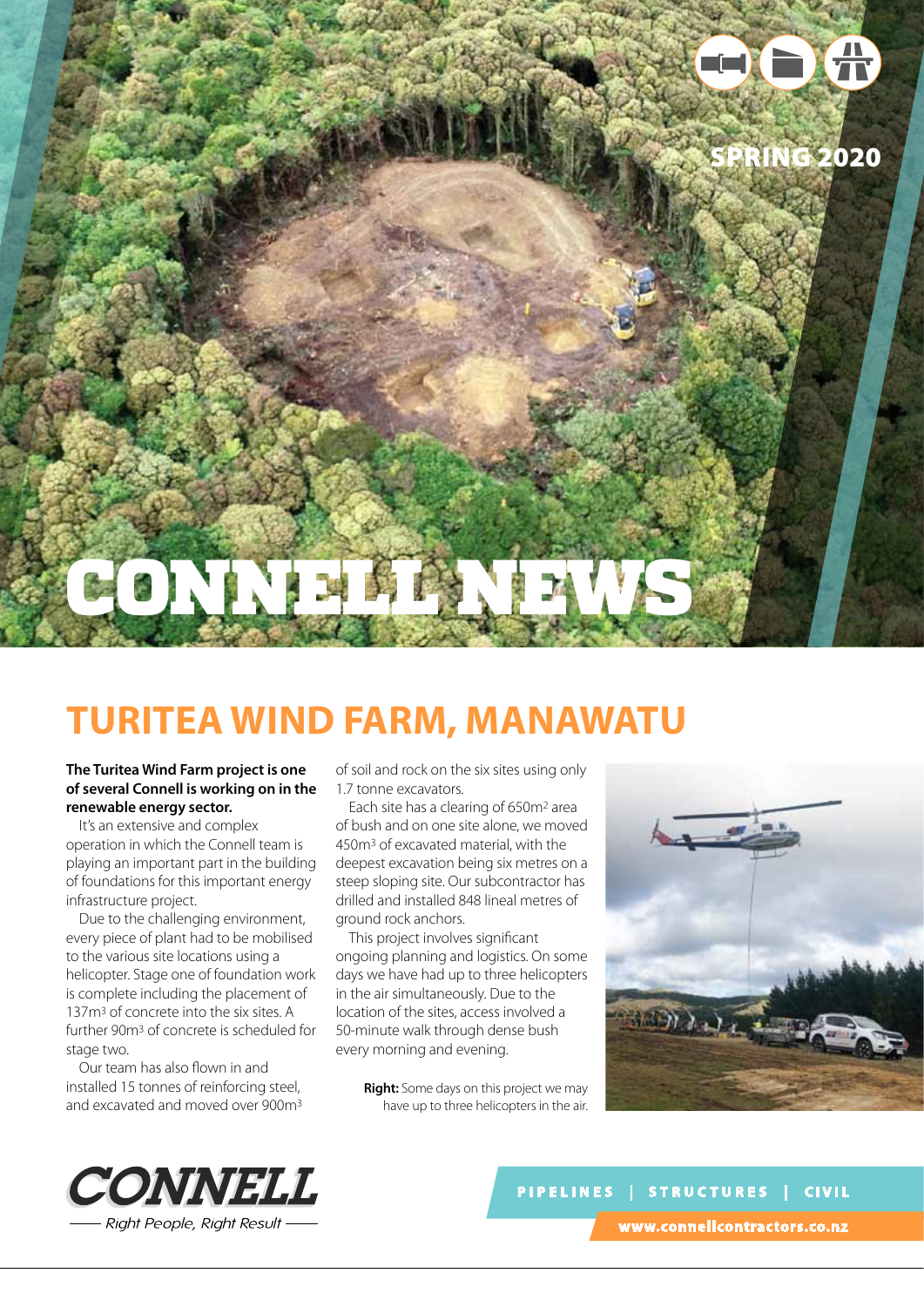## **WESTERN INTERCEPTOR**

**Grinding through the winter months is always a hard slog when you are digging deep holes in the ground.** Dealing with mud and huge amounts of ground water is never an easy task, especially when working in the public eye.

All that aside, the team on site at the Western Interceptor project in Hamilton has pushed through and made excellent progress even with encountering old Kiwi Rail structures and services. A vehicle underpass and a pedestrian underpass had to be broken out and old water mains and telecom services had to be worked around.

To top it all off, we came across a section of contaminated land. It required testing and direction from the SQEP as to how we should manage it correctly to ensure we don't damage the environment or cause any health and safety issues to the team working with it. All of these set backs were dealt with by the team on site as efficiently as possible to keep the project moving.

During late-winter the Connell team has also completed another first in Hamilton. We have had GSI on site to complete some deep soil mixing to improve the ground to enable us to work around services and install the section of pipe running up the Crawford Street stub road.

Earlier in the year we dug into a section of unsavoury ground where we could not control the silts due to the sheer amount of water present. This could have had the potential to do major damage to everything in the surrounding area including roads, services and nearby buildings. It was agreed with the client that a better method was required to minimise the risk of damage and deep soil mixing was chosen as the solution.

This work has now been completed and we eagerly await the 28-day curing time to come to an end so we can dig a hole in it to fully appreciate the result. Watch this space.

Hopefully, going forward, the sun will come out again, the ground will dry up and we can get the grass growing and screen plantings back in so that you will never know that we have open cut a trench five metres deep to install a new one metre diameter PE-lined concrete sewer pipe along the side of the State Highway.

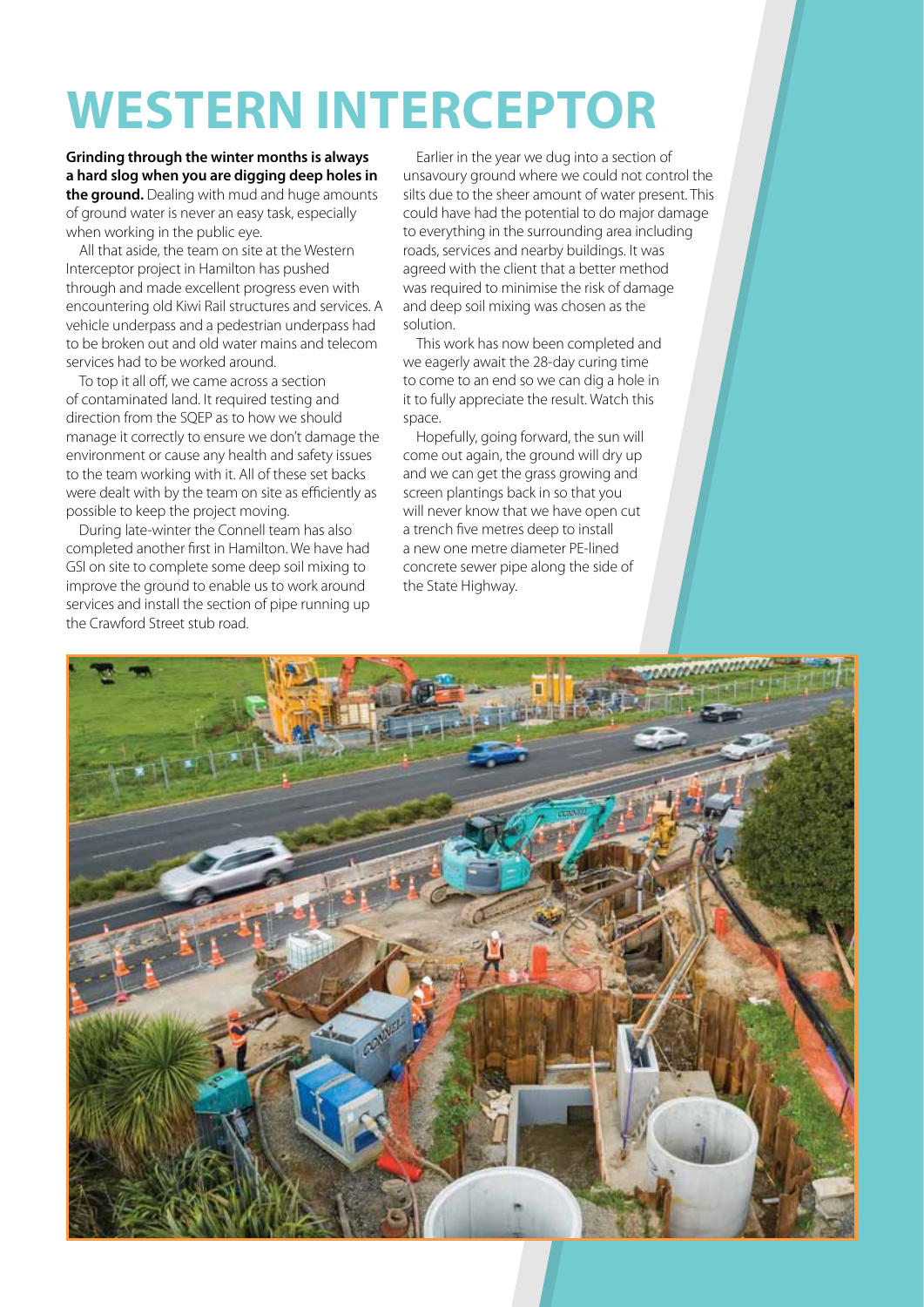# **KINLEITH SUBSTATION**

**Following a two-and-a-half year period of construction, the Connell team is demobilising from the Kinleith substation, near Tokoroa.** 

Over this time we have:

- Reshaped and extended the switchyard to accommodate the upgrade.
- Constructed a new 55 metre long, two storey switchgear building.
- Installed a new roof and firewall in the existing switchgear building so it could be converted into a control building.
- Constructed numerous structural footings, including four new transformer foundations.
- Installed new firewalls for the new transformers.
- Upgraded the oil containment and stormwater drainage network.
- Installed new concrete ducting and replaced the timber lids on the existing concrete ducts with FRP lids.
- Demolished the redundant structures.
- Refurbished and resealed the driveway and carpark.

The Kinleith substation is located near Tokoroa in the South Waikato region of the North Island. Connell's project objective was to reconfigure and rebuild the Kinleith substation, which supplies power, via Powerco (the local distribution company), to a pulp and paper mill owned by Oji Fibre Solutions (Oji) and the distribution network around Tokoroa. Most of the primary equipment at Kinleith is programmed for replacement in the next 10 years.



### **WESTERN INTERCEPTOR PROJECT OVERVIEW**

**The Western Interceptor duplication project is a three kilometre pipeline carrying sewer from the Norton Road and Lincoln Street roundabout towards the start of the Waikato Expressway.** 

The project includes laying PE-lined concrete pipe at depths of up to six metres in very wet ground as well as two driven pipelines under a Class 2 arterial road.

Connell was awarded this contract in late-2018 and our team could not wait to get stuck in to the challenges it presented. Working collaboratively with the client, Hamilton City Council, and other affected stakeholders is key to this project's success.

### **RENEWABLE ENERGY**

Connell has become a member of the New Zealand Wind Energy Association, which reflects the increased involvement we have in the renewable energy sector.

Connell currently has two main projects running in the renewable energy sector,

at Turitea Wind Farm and Waipipi Wind Farm.